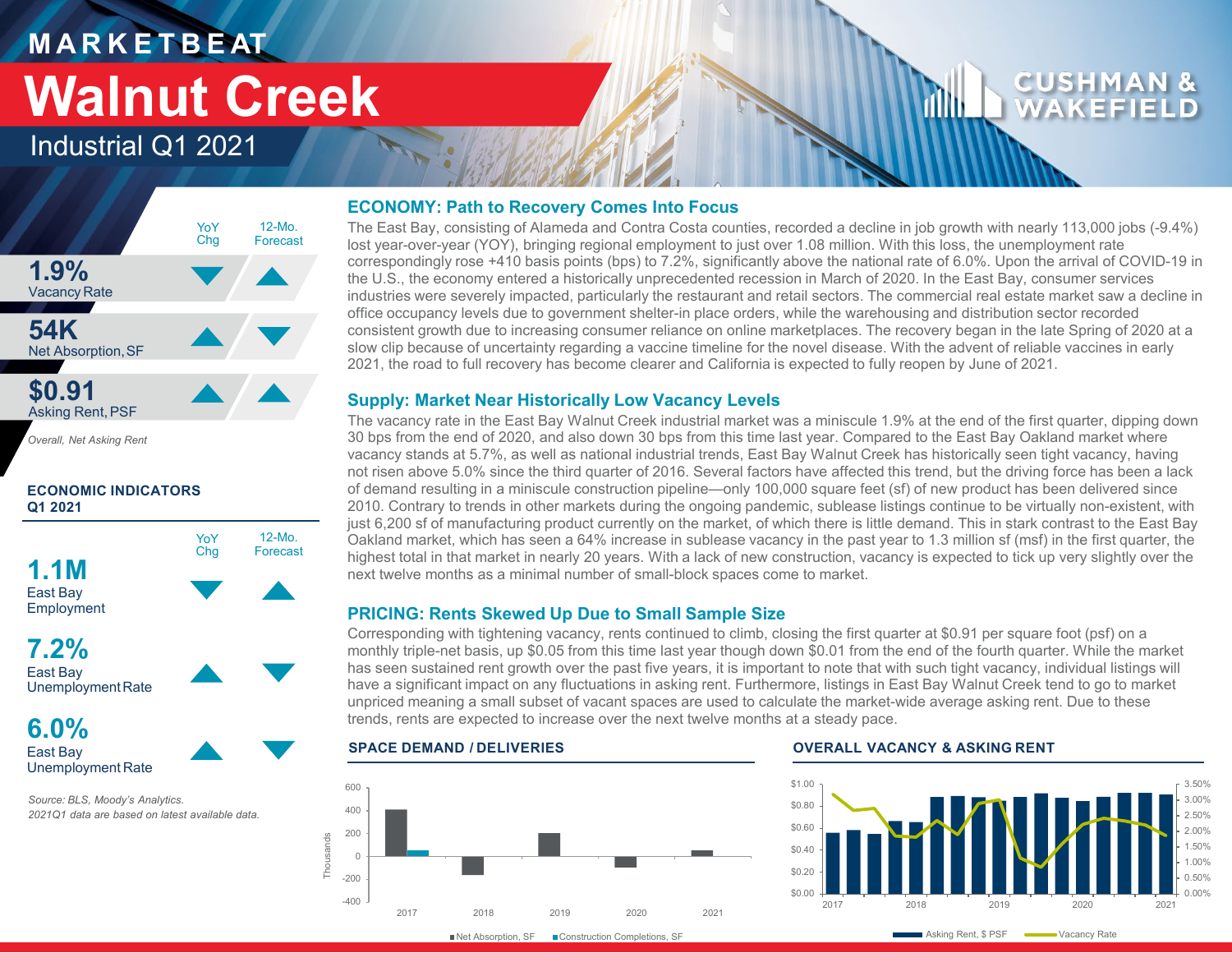### **M A R K E T B E AT** Industrial Q1 2021 **Walnut Creek**

#### **DEMAND: Occupancy Increases After 2020 Losses**

After a 2020 showing in which net absorption totaled negative 95,898 square feet (sf), occupancy growth began to claw back in the first quarter, with net absorption totaling positive 53,462 sf due to a handful of tenants moving into small manufacturing spaces in the first quarter. These smaller spaces, for the most part between 10,000 and 25,000 sf, has historically been the "sweet-spot" for activity due to the majority of industrial buildings in this market being in that size range. Demand for traditional, small-block industrial space has tapered off in recent months, as requirements in this size range are typically local or regional credit tenants, who have been generally more affected by the ongoing COVID-19 pandemic than larger users. Nationally, there has been sharp increase in demand from the e-commerce sector, but due to the small-block nature of the East Bay Walnut Creek inventory, these requirements tend to not migrate to the market. With the vacancy rate forecasted to increase slightly in the coming year, net absorption is correspondingly expected to decrease slightly.

#### **RENT BY MARKET (\$ PSF, NNN)**





#### **SUBMARKET COMPARISON**

#### **Outlook**

- Asking rents closed the first quarter at \$0.91 psf, recording an increase of \$0.05 from this time last year. With tight vacancy and a lack of pricing information on the scant amount of listings on the market, rents are expected to increase slightly in the next year.
- The vacancy rate was 1.9% at the end of the first quarter and has not risen above 5.0% since the third quarter of 2016. Vacancy is expected to tick up slightly over the next year as several small-block spaces come to market.
- Net absorption totaled positive 53,462 sf in the first quarter, following occupancy declines of negative 95,898 sf in 2020. With the forecasted vacancy rise, net absorption will dip in the coming quarters.

#### **ASKING RENT COMPARISON**

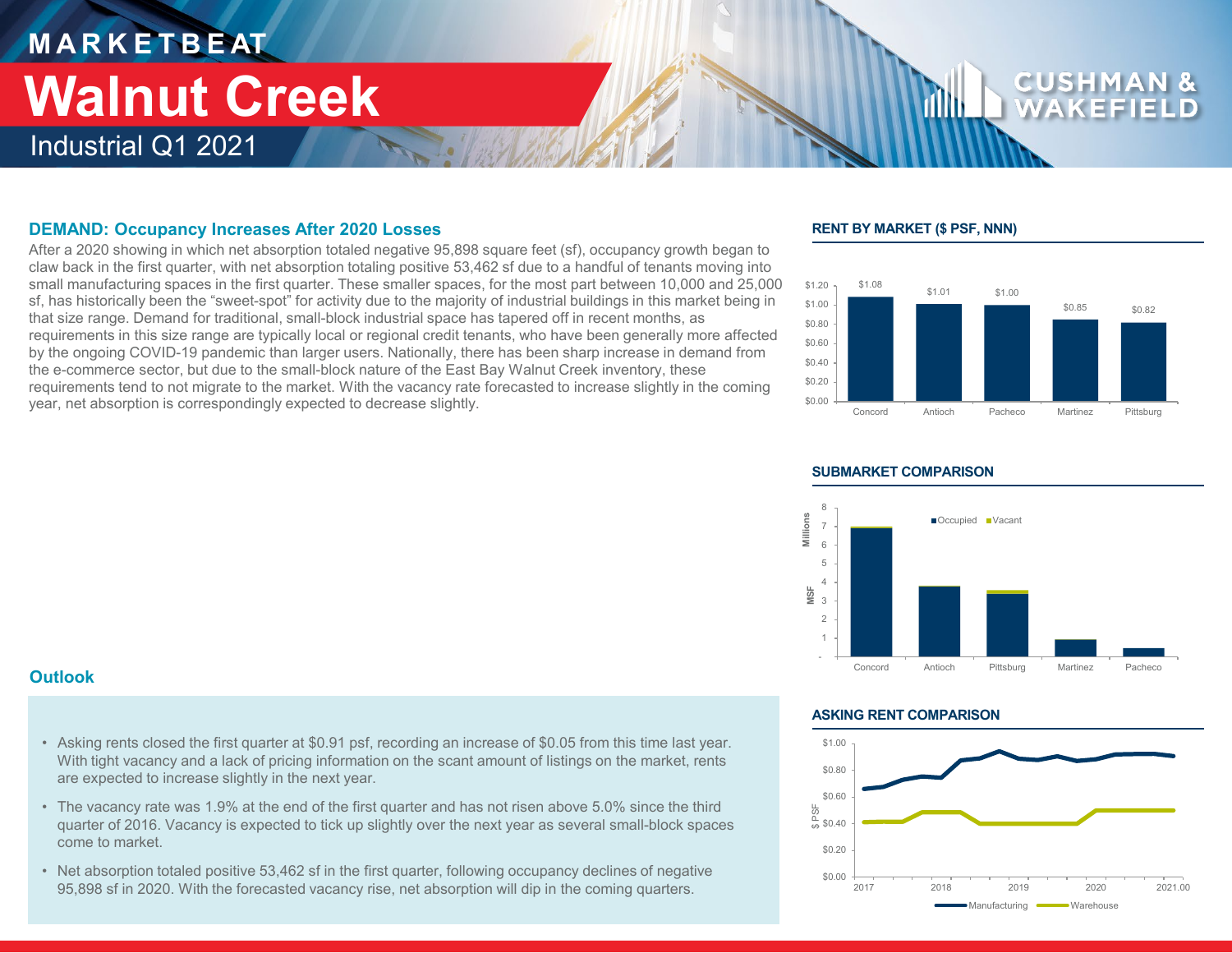## **M A R K E T B E AT** Industrial Q1 2021 **Walnut Creek**

### **MARKET STATISTICS**

| <b>SUBMARKET</b> | <b>INVENTORY</b><br>(SF) | <b>OVERALL VACANT</b><br>(SF) | <b>OVERALL</b><br><b>VACANCY RATE</b> | <b>CURRENT QTR</b><br><b>OVERALL NET</b><br><b>ABSORPTION (SF)</b> | <b>YTD OVERALL</b><br><b>NET ABSORPTION</b><br>(SF) | <b>UNDER CNSTR</b><br>(SF) | <b>CONSTR</b><br><b>COMPLETIONS</b><br>(SF) | <b>OVERALL</b><br><b>WEIGHTED AVG</b><br><b>NET RENT (MF)</b> | <b>OVERALL</b><br><b>WEIGHTED AVG</b><br><b>NET RENT (W/D)</b> | <b>OVERALL</b><br><b>WEIGHTED AVG</b><br><b>NET RENT</b> |
|------------------|--------------------------|-------------------------------|---------------------------------------|--------------------------------------------------------------------|-----------------------------------------------------|----------------------------|---------------------------------------------|---------------------------------------------------------------|----------------------------------------------------------------|----------------------------------------------------------|
| Martinez         | 945,986                  | 5,155                         | 0.5%                                  | 1,758                                                              | 1,758                                               | $\mathbf 0$                |                                             | \$0.85                                                        | \$0.73                                                         | \$0.85                                                   |
| Pacheco          | 479,897                  | $\mathbf{0}$                  | $0.0\%$                               | $\overline{0}$                                                     | $\mathbf{0}$                                        | $\mathbf 0$                | $\Omega$                                    | \$1.00                                                        | \$0.00                                                         | \$1.00                                                   |
| Pittsburg        | 3,595,281                | 185,789                       | 5.2%                                  | 8,462                                                              | 8,462                                               | $\mathbf 0$                | $\Omega$                                    | \$0.82                                                        | \$0.40                                                         | \$0.82                                                   |
| Concord          | 7,027,836                | 80,197                        | 1.1%                                  | 32,575                                                             | 32,575                                              | $\mathbf 0$                | $\Omega$                                    | \$1.09                                                        | \$0.90                                                         | \$1.09                                                   |
| Antioch          | 3,835,047                | 25,128                        | 0.7%                                  | 10,667                                                             | 10,667                                              | $\mathbf 0$                | $\mathbf 0$                                 | \$1.01                                                        | \$0.50                                                         | \$1.01                                                   |
| <b>TOTAL</b>     | 15,884,047               | 290,069                       | 1.9%                                  | 53,462                                                             | 53,462                                              | $\overline{0}$             | $\mathbf{0}$                                | \$0.91                                                        | \$0.50                                                         | \$0.91                                                   |

*\*Rental rates reflect weighted net asking \$psf/year* MF = Manufacturing W/D = Warehouse/Distribution

#### **KEY LEASE TRANSACTIONS Q1 2021**

| <b>PROPERTY</b>                              | <b>SUBMARKET</b> | <b>TENANT</b>        | <b>RSF</b> | <b>TYPE</b> |
|----------------------------------------------|------------------|----------------------|------------|-------------|
| 1910 Mark Court                              | Concord          | NuWest Textile       | 27,761     | Renewal*    |
| 331-401 Sunset Drive                         | Antioch          | <b>ICR Electric</b>  | 7,800      | Renewal*    |
| 331-401 Sunset Drive                         | Antioch          | <b>Apex Services</b> | 5,300      | New Lease   |
| *Penewals not included in leasing statistics |                  |                      |            |             |

*\*Renewals not included in leasing statistics*

#### **KEY SALES TRANSACTIONS Q1 2021**

| <b>PROPERTY</b>      | <b>SUBMARKET</b> | <b>SELLER / BUYER</b>                             |        | <b>PRICE/S PSF</b> |
|----------------------|------------------|---------------------------------------------------|--------|--------------------|
| 2260 Via De Mercados | Concord          | Arthur & Kimberly Cook / Michael Rose             | 29.481 | \$1,9M / \$64      |
| 521 Wilbur Avenue    | Antioch          | <b>Evans Family Trust / Capital Rivers Comm'l</b> | 22,674 | \$2.1M / \$93      |

#### **KEY CONSTRUCTION PROJECTS**

| <b>PROPERTY</b>               | SUBMARKET            | <b>MAJOR TENANT</b> |           | OWNER/DEVELOPER        |
|-------------------------------|----------------------|---------------------|-----------|------------------------|
| Contra Costa Logistics Center | Oakley (Out of Area) | IV/A                | 2,200,000 | NorthPoint Development |